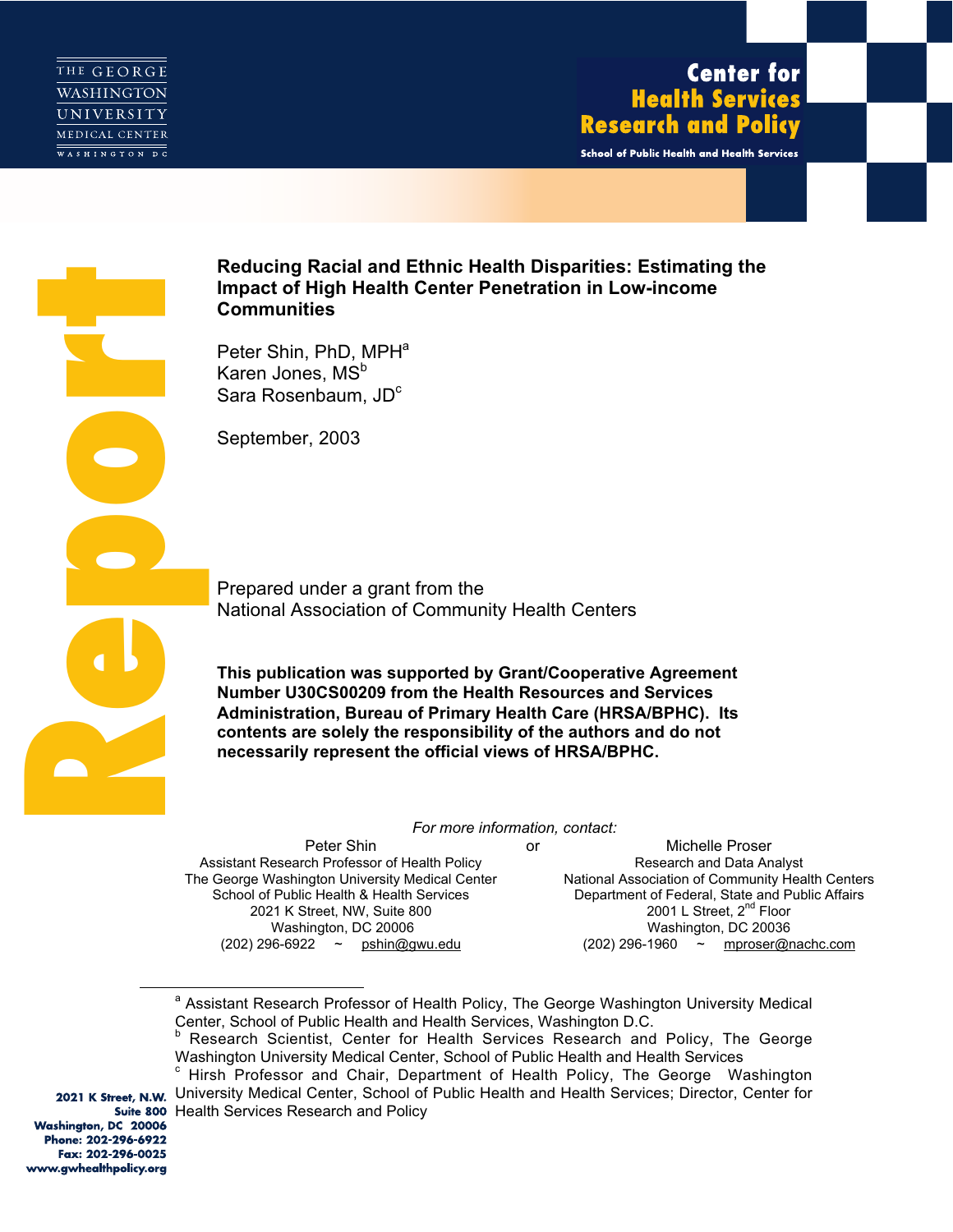## **TABLE OF CONTENTS**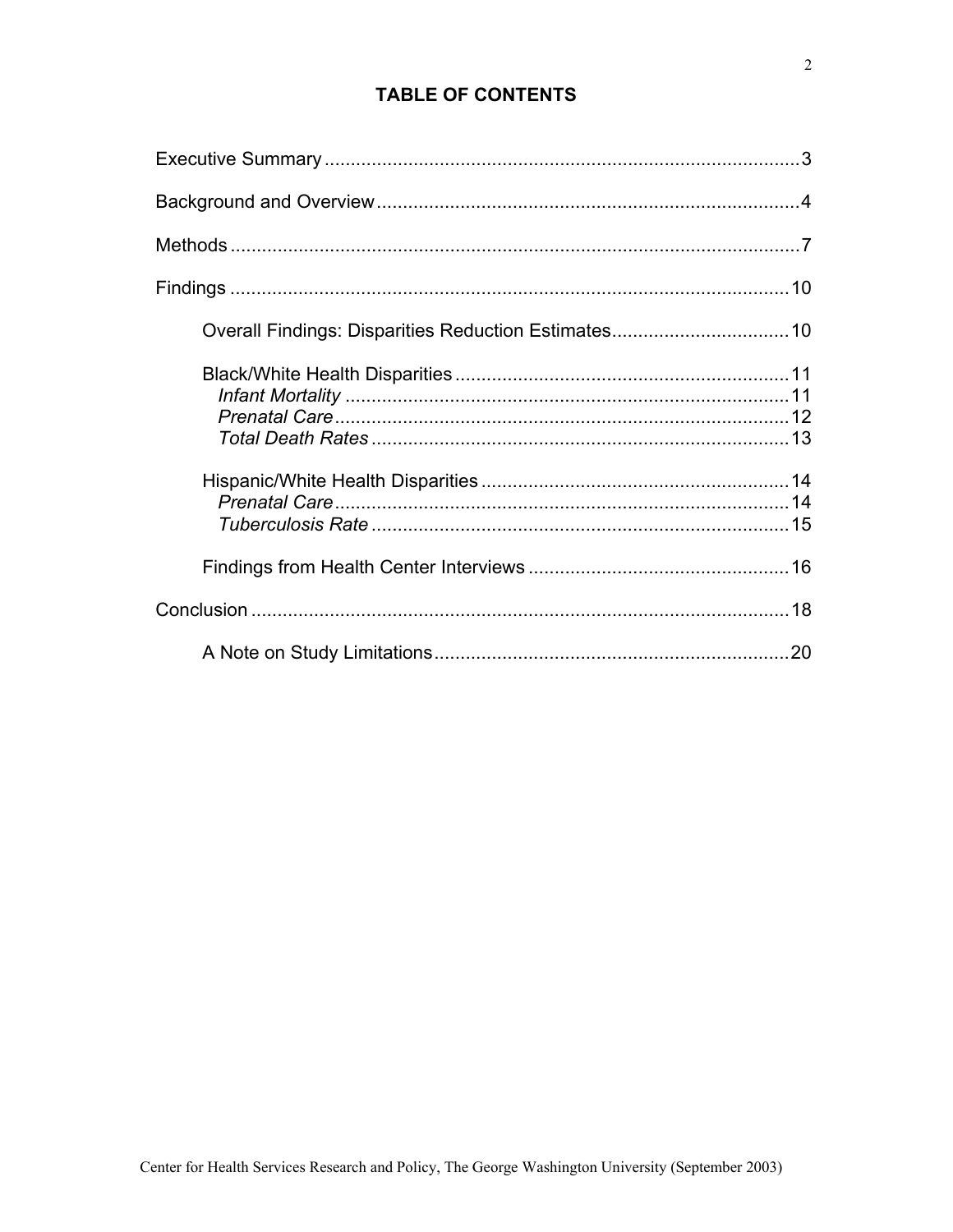## <span id="page-2-0"></span>Executive Summary

The health disparities literature suggests that although the lack of health insurance is the most basic barrier to health care, improved access to clinically appropriate care is key, particularly in the case of minority and low-income populations where the health risks are greatest. This study examines the relationship between health center penetration into medically underserved communities and the reduction of statelevel health disparities. Health centers were developed with the express aim of serving medically underserved persons. Their doubling represents a significant health priority of the Bush Administration and one that enjoys bipartisan Congressional support.

The results of our analysis showed that greater levels of health center penetration (i.e., proportion of low-income individuals served) were associated with significant and positive reductions in minority health disparities. In the case of black/white health disparities, we found that penetration was significantly associated with a narrowing of the health disparities gap in the case of total death rate and prenatal care. The infant mortality gap also narrowed as penetration increased, although the reduction was not as great. In the case of Hispanic/white disparities, health center penetration was significantly associated with health disparity reductions in the case of the tuberculosis case rate and prenatal care.

While our quantitative analyses found that Medicaid alone has little direct impact on health disparities, we also found that health center penetration appeared to have the least impact reducing health disparities linked to diabetes and cardiovascular death rates. Both of these conditions are associated with older working age adult patients who have a greater need for specialty and inpatient care but are least likely to have Medicaid coverage.

Interviews with health centers confirmed that they make explicit and active efforts to customize their care to low-income and minority patients, both in the form of clinical quality improvement efforts specifically aimed at reducing health disparities and in the provision of patient support and interpreter services. Notable health outcome successes were reported by respondents. However, respondents also identified eroding Medicaid coverage as a significant threat to customization and indeed, basic clinical capacity.

Despite their success, health centers reach only about 12 million of the nation's (disproportionately minority) medically underserved persons, leaving another estimated 52 million without adequate health care access. The gap may increase as the number of uninsured persons grows. The successful and long-term expansion of health centers under President Bush's initiative will depend not only on increased federal health center appropriations but also expanding Medicaid to provide additional low-income persons with comprehensive coverage. It is this combination of clinically customized and supported health care and comprehensive health insurance that may yield the most effective medical care strategy for health disparity reduction.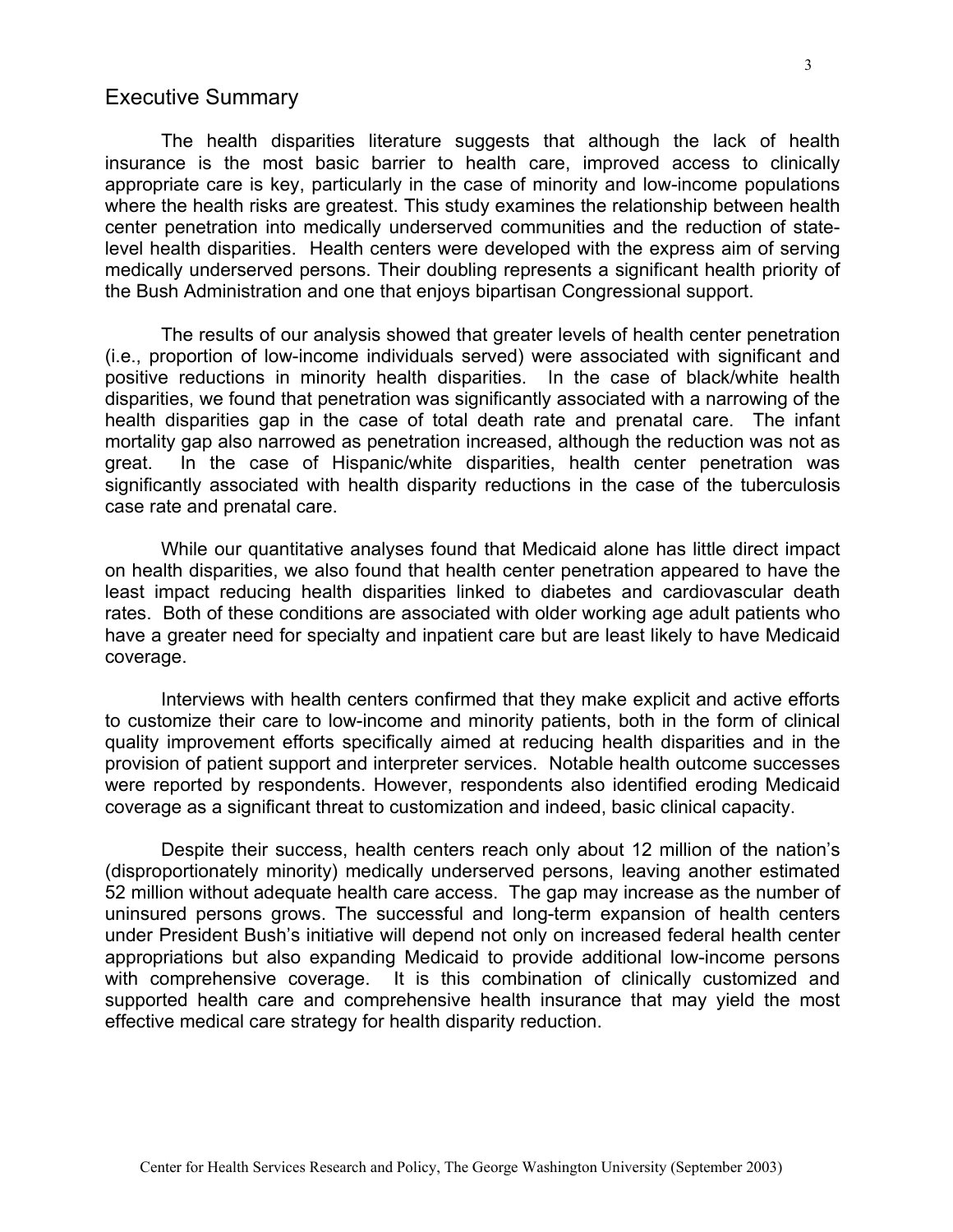## <span id="page-3-0"></span>Background and Overview

As a major component of the nation's health care safety net, federally funded health centers have, as their principal mission, the provision of comprehensive primary health care to medically underserved communities and populations. Health centers furnish care in accordance with patients' ability to pay (i.e., patients pay nominal fees or nothing at all) and employ a community board governance approach whose aim is to promote community responsiveness to service design and clinical practice.

In 2002, approximately 850 federally-funded health centers served over 11.3 million patients in 4600 service sites. In addition, 97 non-federally funded clinics certified as meeting all federal grant requirements served approximately 900,000 persons that year,<sup>[1](#page-3-1)</sup> bringing the total served to more than 12 million persons. President Bush has called for a doubling of health center capacity across the U.S.

Health center patients fall into population subcategories recognized as facing significant health risks. Data collected annually from all federally funded health centers<sup>[2](#page-3-2)</sup> show that in 2002, two-thirds of all health center patients were members of racial and ethnic minority populations; 86 percent of all persons served were low-income (i.e., family income  $\leq$  200% of the federal poverty level). Approximately 40 percent of all health center patients have no health insurance and approximately one-third speak a primary language other than English. Federal data on patient health status also suggest that on a number of key health measures, uninsured health center patients suffer worse health status than their counterparts served by private physicians, a logical outgrowth of health centers' location and active efforts to target the most medically underserved community residents.<sup>[3](#page-3-3)</sup>

The medical care services furnished by health centers are subject to extensive federal requirements, and the quality of care is carefully monitored in accordance with federal clinical care standards. Health centers also have engaged in minority health disparity reduction efforts carried out under special federal initiatives aimed at improving clinical performance and health outcomes in the case of certain health conditions (such as diabetes, depression, asthma, and cardiovascular conditions) where data show significant disparities based on race, ethnicity and income. Virtually all health centers augment their medical and

<span id="page-3-1"></span>1 These clinics are known as "look alike" centers and receive "look alike" certification for purposes of the preferred Medicare and Medicaid payment rates to which health centers are entitled. Rosenbaum S and Shin P. *Health Centers as Safety Net Providers: An Overview and Assessment of Medicaid's Role*. (The Henry J. Kaiser Family Foundation: Washington, D.C.,  $2003$ ).

<span id="page-3-2"></span> $2$  Federally-funded health center data are recorded in the 2002 Uniform Data System, Health Resources and Services Administration, U.S. Department of Health and Human Services. 3

<span id="page-3-3"></span>Rosenbaum S, Shin P, Markus A, and Darnell J. *Health Centers' Role as Safety Net Providers for Medicaid Patients and the Uninsured.* (The Henry J. Kaiser Family Foundation: Washington, D.C., 2000).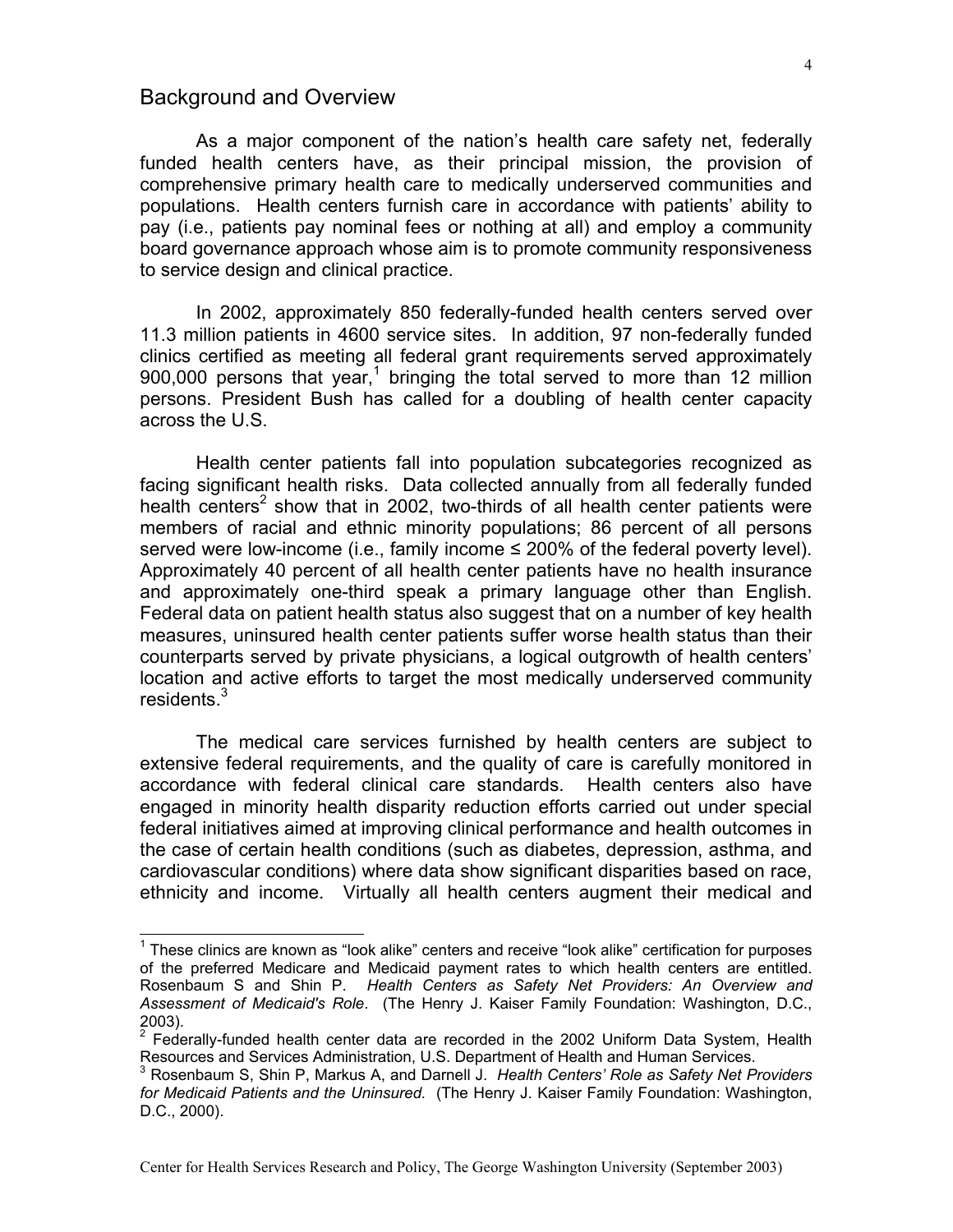health services with interpreter and translation services, as well as patient support services such as case management and transportation. Many health centers also offer enrollment assistance into federal health insurance programs such as Medicaid and the State Children's Health Insurance Program (SCHIP). Most also offer links to such essential programs as the Special Supplemental Food Program for Women Infants and Children (WIC), emergency assistance, housing support, family preservation, early child development programs such as Head Start,<sup>[4](#page-4-0)</sup> and other critical human services.

Virtually since their inception in 1965, health centers' role in improving community health has been extensively evaluated.<sup>[5](#page-4-1)</sup> Documented successes include improved prenatal care and infant health outcomes, $<sup>6</sup>$  $<sup>6</sup>$  $<sup>6</sup>$  higher immunization</sup> rates,<sup>7</sup> a rise in access to primary and preventive health care, and other measures. Health centers have been identified by the Office of Management and Budget as one of the federal government's most successful programs;<sup>8</sup> they have been recognized as a particularly effective means of reducing health disparities, both in the literature and through government reports including a recent General Accounting Office report on reducing health disparities prepared for the Senate Majority Leader.<sup>[9](#page-4-5)</sup>

A factor that may help explain health centers' success is the extent to which, through both federal requirements and community board governance, health centers adapt and customize their services to low-income racial and ethnic minority populations and communities. Indeed, studies that compare health care access and health outcomes among medically underserved populations who use various forms of primary health care tend to show that, compared to other primary care arrangements, health centers achieve more consistent and cost efficient results.<sup>10</sup> Health centers have explicitly adapted and augmented their

<span id="page-4-0"></span>4 Davis SK, Collins KS, and Hall A. *Community Health Centers in a Changing U.S. Health Care*  S*ystem.* (The Commonwealth Fund: New York, New York, May 1999).<br><sup>5</sup> Reynolds RA. "Improving Access to Health Care Among the Poor --- the Neighborhood Health

<span id="page-4-1"></span>Center Experience." *Milbank Memorial Fund Quarterly,* 1976; 54:47-82. Okada LM and Wan TTH. "Impact of Community Health Centers and Medicaid on the Use of Health Services." *Public Health* Reports, 1980; 95:520-534.

<span id="page-4-2"></span><sup>6</sup> Bailey BE, et al. *Experts with Experience: Community and Migrant Health Centers Highlighting a Decade of Service (1990-2000).* Bureau of Primary Health Care, HRSA, US Department of Health and Human Services. September 2001.

<span id="page-4-3"></span><sup>7</sup> Hawkins DR and Rosenbaum S. "The Challenges Facing Health Centers in a Changing Health Care System," in *The Future U.S. Healthcare System: Who will Care for the Poor and Uninsured?* Stuart Altman, Uwe Reinhardt, and Alexandra Shields, eds., Chicago: Health Administration Press, 1998.

<span id="page-4-4"></span><sup>8</sup> Address by Elizabeth Duke, Administrator, Health Resources and Services Administration, Annual Meeting of the National Association of Community Health Centers, Atlanta, Georgia (August 25, 2003).

<span id="page-4-5"></span>General Accounting Office. *Health Care: Approaches to Address Racial and Ethnic Disparities* (GAO-03-862R, Washington, D.C., 2003); Trubeck LG. and Das M. "Achieving Equality: Healthcare Governance in Transition." *American Journal of Law and Medicine,* 2003; 29: 395- 422.

<span id="page-4-6"></span><sup>&</sup>lt;sup>10</sup> Starfield B, Powe NR, Weiner JR, Stuart M, Steinwachs D, Scholle SH, and Gerstenberger A. "Costs vs. Quality in Different Types of Primary Care Settings." *Journal of the American Medical Association,* 1994; 272(24): 1903-8.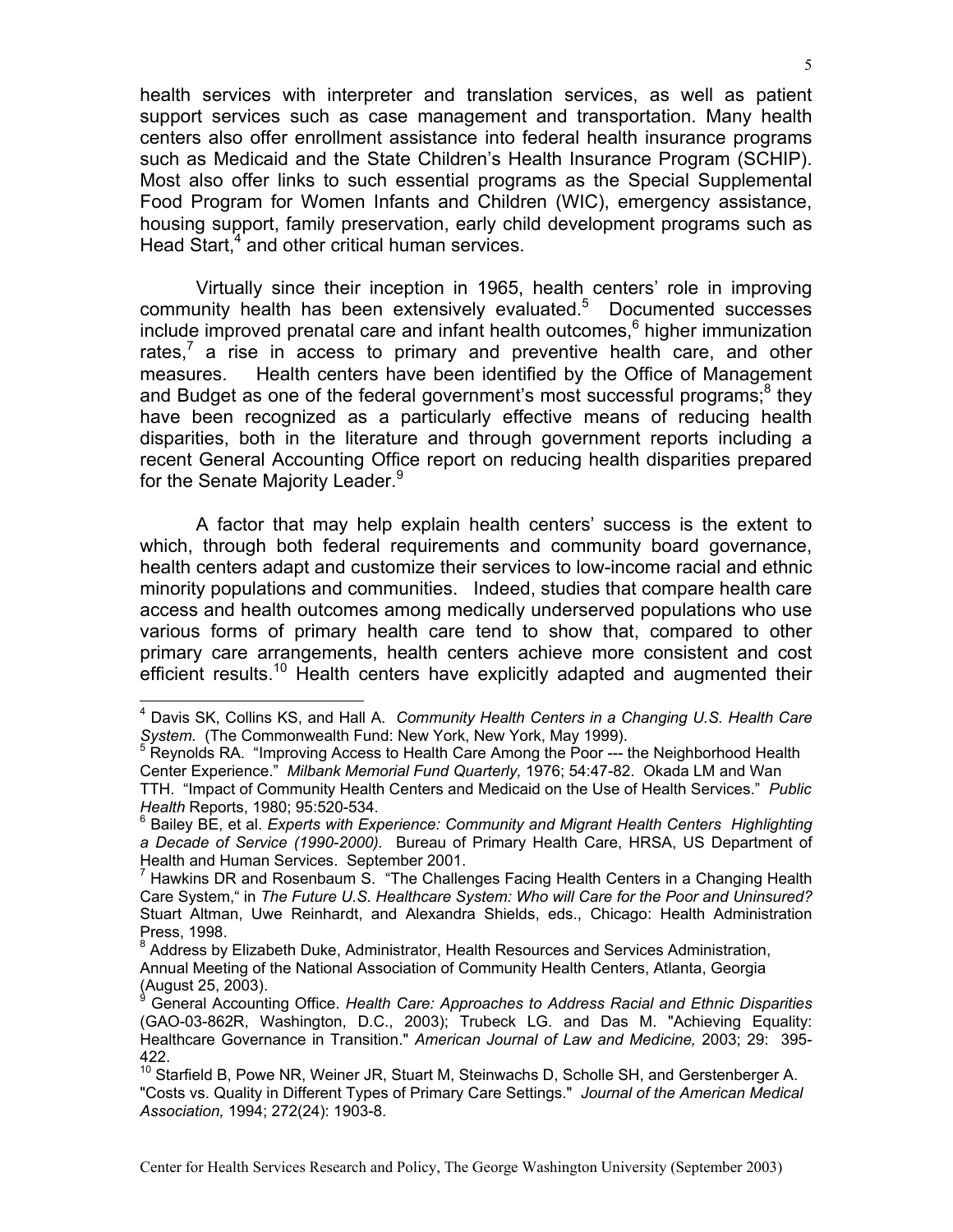primary care practices to meet the needs of their patients, through a range of approaches such as discounted care, linguistically accessible services, and patient supports aimed at eliminating or mitigating at least some of the underlying causes of disparities in health and health care.

These modifications are important. Racial and ethnic health disparities are the product of complex and related individual and societal factors and cannot be predicted by race or socioeconomic factors alone.<sup>11</sup> But the literature suggests that disparities in health care and its outcomes can be attributed in part to differences in language, income, lack of health insurance, the interaction between clinicians and patients, and other factors that are present for some population groups and not others.<sup>12</sup> Individuals who face health care barriers can be expected to make particularly high use of health centers, and health centers' active role in health disparities reduction is a central expectation of the program.<sup>13</sup>

Despite the program's success, health centers are relatively limited in their reach in relation to need. It has been estimated that even though health centers (including the state or locally-funded "look alike" clinics described above) reached over 12 million persons in 2002, another 52 million persons remain medically underserved as a result of poverty, a lack of health insurance or reliance on public health insurance.<sup>14</sup> With the supply of uncompensated care declining and only half of physicians according to one recent study willing to accept all new Medicaid patients,<sup>15</sup> even communities with nominally adequate physician supply may experience significant health care shortages for their underserved residents.<sup>16</sup>

As health centers expand under the President's initiative, we sought to gain greater understanding of the extent of disparities reduction that greater health center penetration into disproportionately minority, low-income communities might achieve. We also wanted to more clearly understand how health centers adapt their services to explicitly address health disparities.

<span id="page-5-0"></span><sup>&</sup>lt;sup>11</sup> Improving the Collection and Use of Racial and Ethnic Data in HHS. Joint Report of the HHS Data Council Working Group on Racial and Ethnic Data and the Data Work Group of the HHS Initiative to Eliminate Racial and Ethnic Disparities in Health. December, 1999.

<span id="page-5-1"></span>[http://aspe.os.dhhs.gov/datacncl/racerpt](http://aspe.os.dhhs.gov/datacncl/racerpt/)</u> (Accessed March 2003)<br><sup>[12](http://aspe.os.dhhs.gov/datacncl/racerpt/)</sup> Institute of Medicine (IOM). *Unequal Treatment: Confronting Ethnic and Racial Disparities in*<br>*Health Care.* (National Academy Press: Washington, D.C.,

<span id="page-5-2"></span><sup>&</sup>lt;sup>13</sup> Politzer RM, Yoon J, Shi L, Hughes RG, Regan J, and Gaston MH. "Inequality in America: The Contribution of Health Centers in Reducing and Eliminating Disparities in Access to Care." *Medical Care Research and Review*, 2001; 58: 234-248.

<span id="page-5-4"></span><span id="page-5-3"></span><sup>&</sup>lt;sup>14</sup> Based on CHSRP calculations. Most recent available 1998 HPSA data extrapolated to 2002. <sup>15</sup> Cunningham PJ. "Mounting Pressures: Physicians Serving Medicaid Patients and the

Uninsured, 1997-2001" *Center for Studying Health System Change Tracking Report.* 2002: No. 6.

<span id="page-5-5"></span><sup>&</sup>lt;sup>16</sup> Kaiser Commission on Medicaid and the Uninsured, Washington, D.C., based on 1998-1999 data reported by the Medicare Payment Advisory Commission.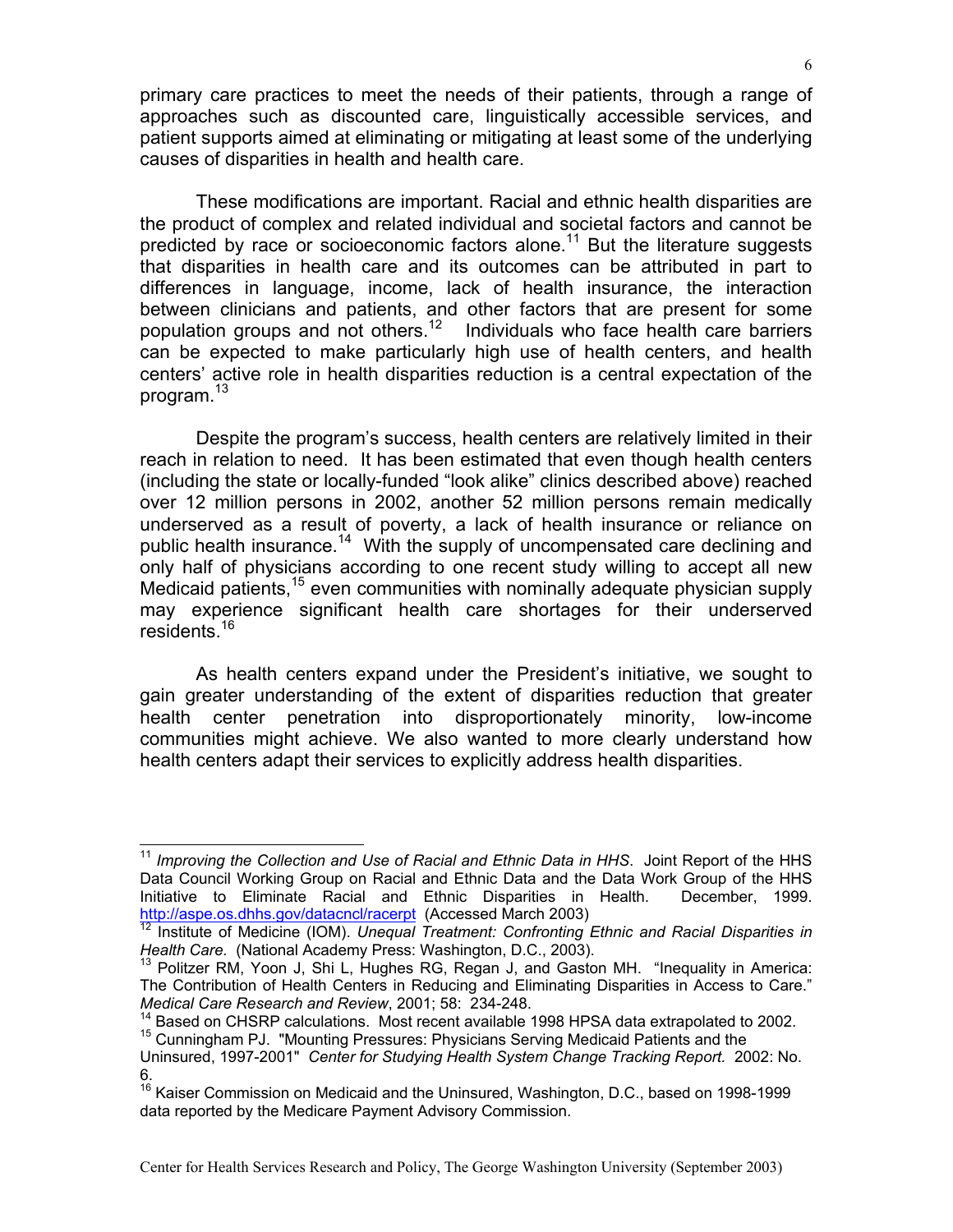### <span id="page-6-0"></span>Methods

We designed this study to permit a comparison between the magnitude of state-level racial and ethnic disparities for certain key health indicators and the proportion of low-income persons served by health centers for each state.

We first compiled measures of health status available by state and race, as well as state and income level. Data collection was restricted primarily to those data sources for which data already were compiled for all states and the District of Columbia. Our specific focus was on health measures that have been shown in the literature to reveal significant disparities between white and minority populations. We also were interested in measures that have been shown to be ambulatory care sensitive, that is, that are amenable to control through comprehensive primary health care aimed at both preventing the onset of health conditions and treating and managing conditions at early stages. The measures selected for preliminary and final analysis are shown in Box 1. The health status indicators of interest here include some of the measures outlined in Healthy People 2000 and 2010, as well as others of particular interest in relation to the impact of health centers on their patient populations.<sup>17</sup>

#### **Box 1. Ambulatory Care Sensitive Health Indicators: Preliminary and Final (\*)**

- **INFANT MORTALITY\***
- **TOTAL DEATH RATE (AGE-ADJUSTED)\***
- **HEART DISEASE DEATH RATE (AGE-ADJUSTED)\***
- **DIABETES RELATED DEATH RATE (AGE-ADJUSTED)\***
- **TUBERCULOSIS CASE RATE\***
- **ADEQUACY OF PRENATAL CARE\***
- **SEXUALLY TRANSMITTED DISEASE CASE RATE**
- **HIV/AIDS HOSPITALIZATIONS**
- **ASTHMA RELATED HOSPITALIZATIONS OR EMERGENCY DEPARTMENT VISITS**
- **DIABETES RELATED HOSPITALIZATIONS OR ED VISITS**

 **(\*) DELINEATES FINAL SELECTION FOR USE IN THIS STUDY**

Six point-in-time indicators with sufficient reliable state-level data were selected to permit disparities calculations between white persons and black persons, and white persons and Hispanic persons. Because of limitations in the data, state-level comparisons could not be drawn for other health measures. Furthermore, data limitations prevented comparisons for other racial and ethnic subgroups. Thus, this analysis is limited to black/white and Hispanic/white health disparities. The measures that ultimately were chosen for this analysis were:

<span id="page-6-1"></span><sup>17</sup> *Healthy People 2010* identified the following health disparities: diabetes, immunizations, HIV/AIDS, cardiovascular disease, cancer and perinatal care. See also Freeman MA. "Health Status Indicators for the year 2000." *Healthy People statistical notes*; vol. 1 no 1*.* (National Center for Health Statistics: Hyattsville, Maryland, 1991).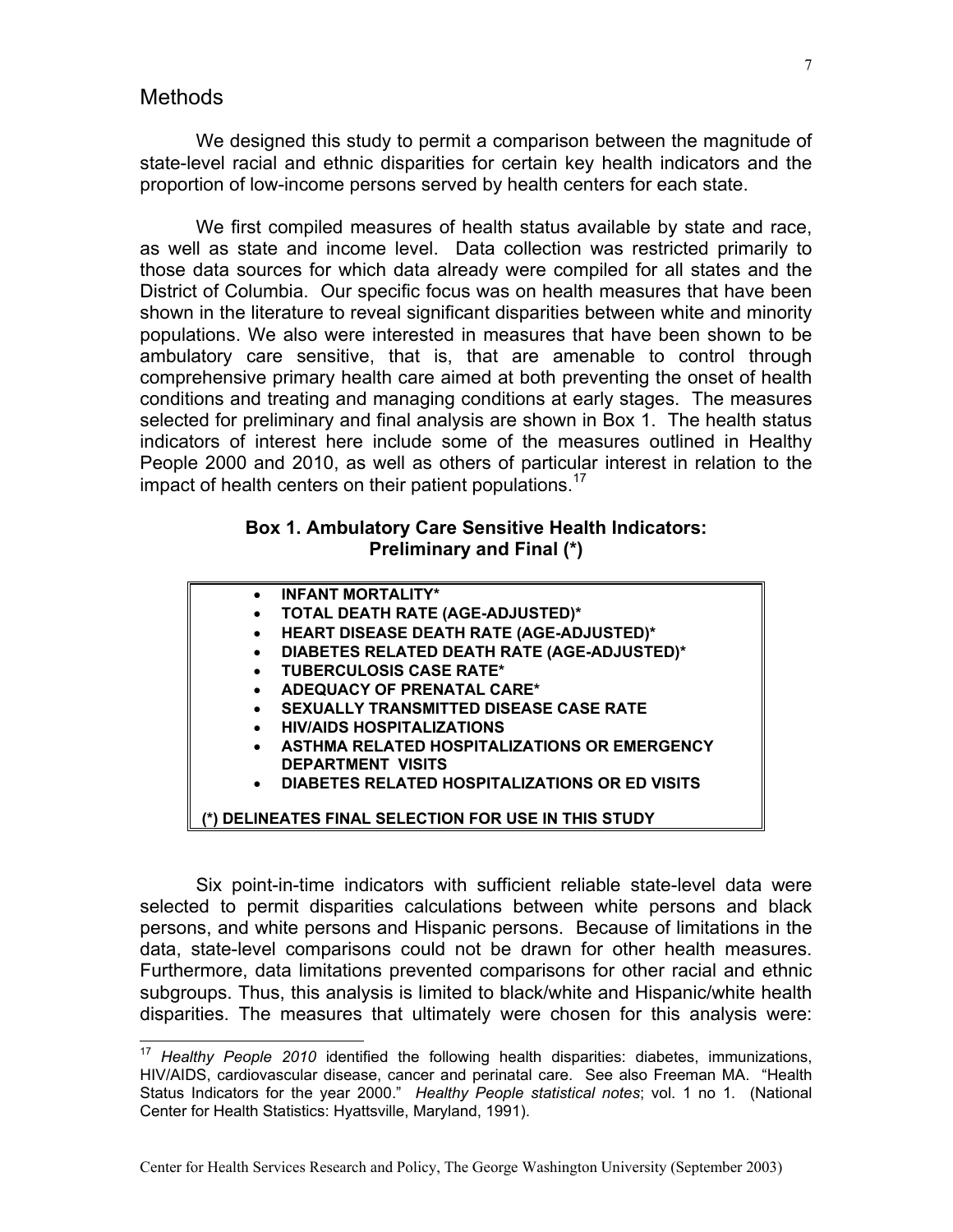infant mortality (2000); total death rate (1999), heart disease death rate (1999); diabetes death rate (1999); tuberculosis case rate (2000) and level of prenatal care (2000).<sup>18</sup> Even in the case of several of these final measures, estimates could not be developed for every state as a result of small numbers, making comparisons for all 50 states and the District of Columbia impossible in certain cases.

For each measure, the raw data show that on a state-by-state basis (as well as nationally), racial and ethnic disparities exist for most health measures selected. For example, black infants die at significantly greater rates in all states whose infant death rates by race could be accurately measured. Similarly, the incidence of tuberculosis is higher for Hispanic persons across all states.

We also developed a measure of health center penetration within states. For purposes of this study, "health center penetration" is defined as the percent of the state low-income population (200% of the federal poverty level and below) served by health centers. Figure 1 shows health center penetration in each state and District of Columbia. Health centers in seven states (Alaska, Colorado, Hawaii, Massachusetts, Rhode Island, Washington, and West Virginia) and DC have high penetration rates (i.e., rates over 20%). Health centers in another seven states (Delaware, Louisiana, Nebraska, Nevada, North Dakota, Oklahoma, and Wyoming) reported the lowest penetration rates (i.e., rates lower than 5%).



<span id="page-7-0"></span><sup>&</sup>lt;sup>18</sup> Centers for Disease Control and Prevention, National Center for Health Statistics.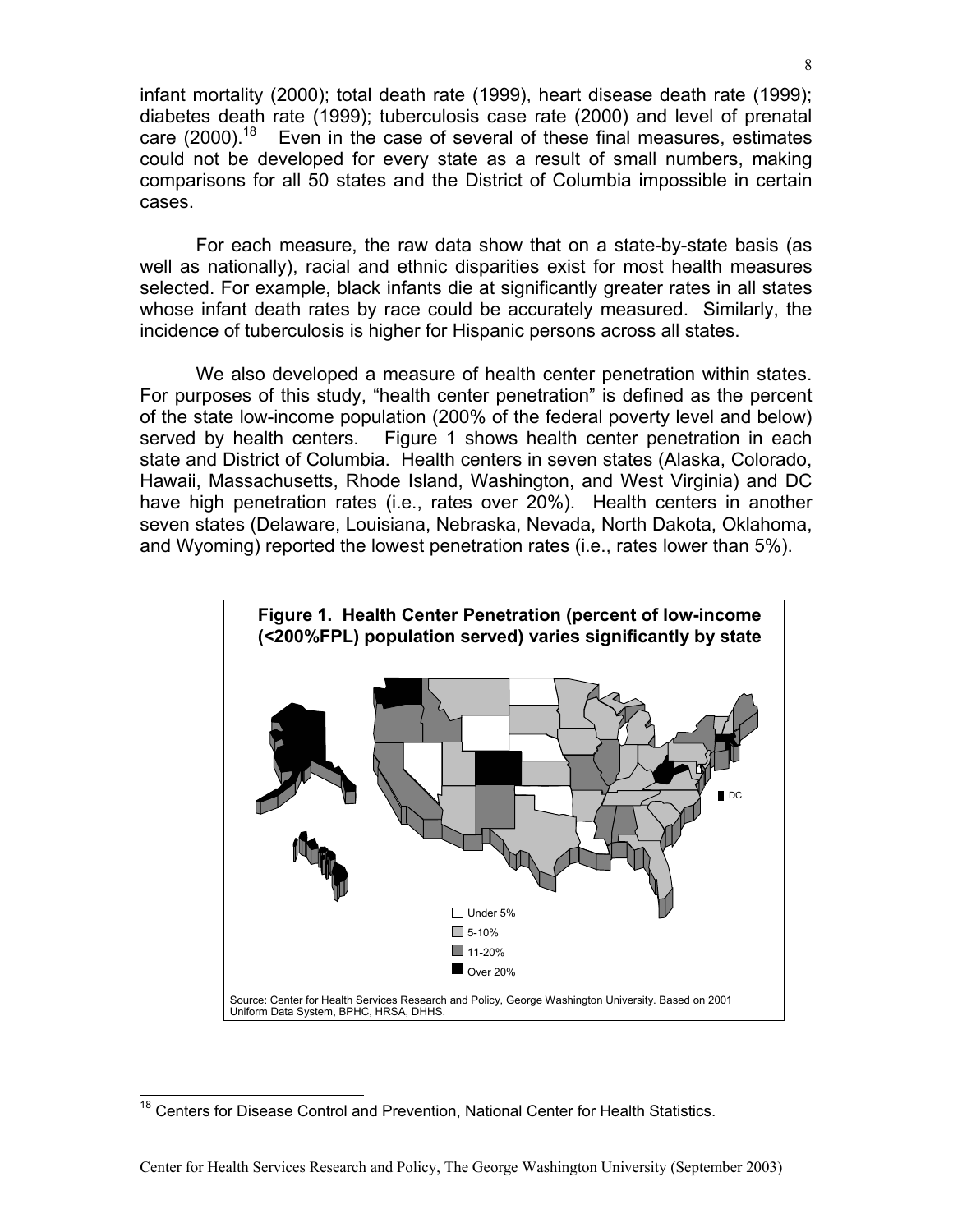We conducted multiple regression models which included health center penetration (i.e., percent of the state's low-income population served by health centers) and controlled for age, education, population density, per capita income, and percent of the state population without health insurance.

A measure of the generosity of the state Medicaid program was also examined in the health disparities models, in view of the well established association between health insurance and access to health care. The purpose of this measure was to determine whether health center penetration still mattered as an independent consideration even in those states with relatively generous Medicaid eligibility levels. Information about each state's Medicaid program as of June 2001 was obtained from a report produced for the Kaiser Commission on Medicaid and the Uninsured.<sup>19</sup> The generosity measure chosen was state Medicaid financial eligibility levels for families with children (family of 3) as a percent of the federal poverty level. This measure was selected because the Medicaid-eligible health center patient population consists overwhelmingly of families with children.

By themselves, state Medicaid eligibility levels were determined to have no significant association with state level measures of health disparities. However, because one third of health center operating revenue is derived from Medicaid, state Medicaid coverage and payment policies are integral to the ability of health centers to achieve high penetration.<sup>20</sup> Therefore, if health centers are shown to have a significant relationship with reduced health disparities, state Medicaid policy remains a critical component of health center efforts to reduce health disparity.

In addition, we supplemented our quantitative estimates with interviews conducted during the first half of 2003 with the staff of five health centers. These health centers are located in five communities selected on the basis of geography, urban/rural location, and a disproportionately high volume of minority and low income patients relative to the already high average rate for health centers nationally. Telephone interviews were conducted with health centers in these locations (Colorado, Illinois, New York, Texas and West Virginia). The purpose of the interviews was to ascertain health centers' experiences in furnishing health care in their communities, their efforts to reduce health disparities, and their ability to develop disparity reduction initiatives in light of a growing crisis in available resources, in particular, state Medicaid cutbacks. The purpose of these interviews was also to learn more about how health centers customize and adapt their care to minority communities.

<span id="page-8-1"></span><span id="page-8-0"></span>19 Maloy KA, Kenney KA, Darnell J, and Cyprien S. *Can Medicaid Work for Low-Income Working Families?* (Kaiser Commission on Medicaid and the Uninsured: Washington, D.C., April 2002). <sup>20</sup> Rosenbaum and Shin, *supra*, footnote 1.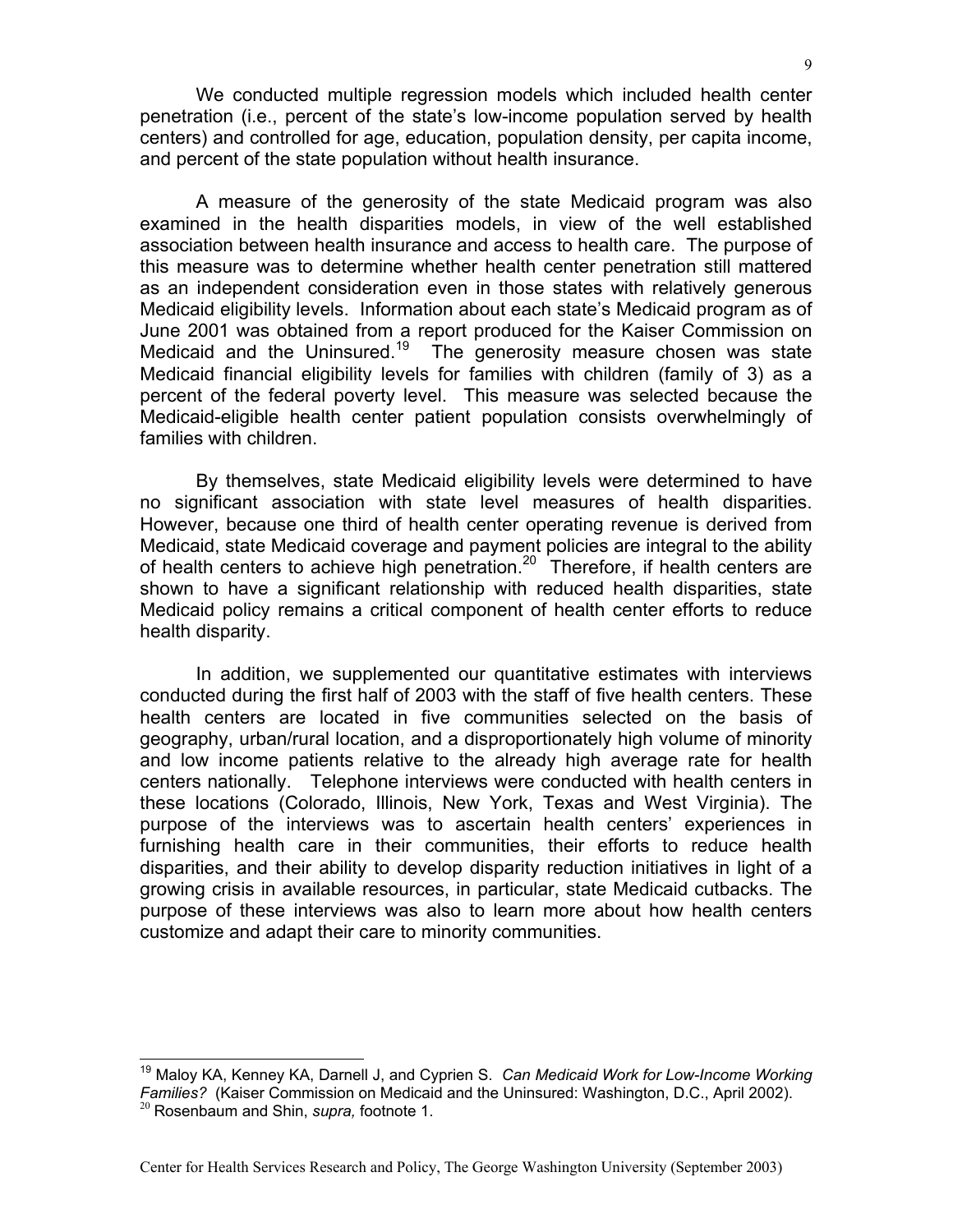## <span id="page-9-0"></span>**Findings**

#### Overall Findings: Disparities Reduction Estimates

The results of our regression analysis showed a significant association between health center penetration and reduced racial and ethnic health disparities for certain key outcomes measures. Specifically, greater penetration levels were associated with larger reductions in disparities.

In the case of black/white health disparities, the analysis showed a significant relationship ( $R^2$  ranged from .40 to .61) between the extent of penetration of health centers into states' medically underserved communities and a narrowing of the health disparities gap in the case of total death rate and prenatal care ( $p < 0.05$ ). Infant mortality was also negatively related to health center penetration although it was not significant at the 0.05 level ( $p = 0.11$ ). No predictive value from penetration was found in the case of heart disease death rate, diabetes death rate, or tuberculosis case rate.

In the case of Hispanic/white disparities, the penetration rate for health centers was found to have a significant association ( $R^2$  ranged from .28 to .47) with health disparity reductions in the case of the tuberculosis case rate and prenatal care. Penetration did not show predictive value for heart disease death rate, infant mortality, diabetes death rate, or total death rate.

Figures 2-6 display our findings regarding measures for which significant health disparity reductions were identified. Rate estimates reflect the average difference in actual rates reported by the state between black/white and Hispanic/white groups for three levels of health center penetration  $($   $\leq$  10%, 10% to 20%, and ≥ 20%).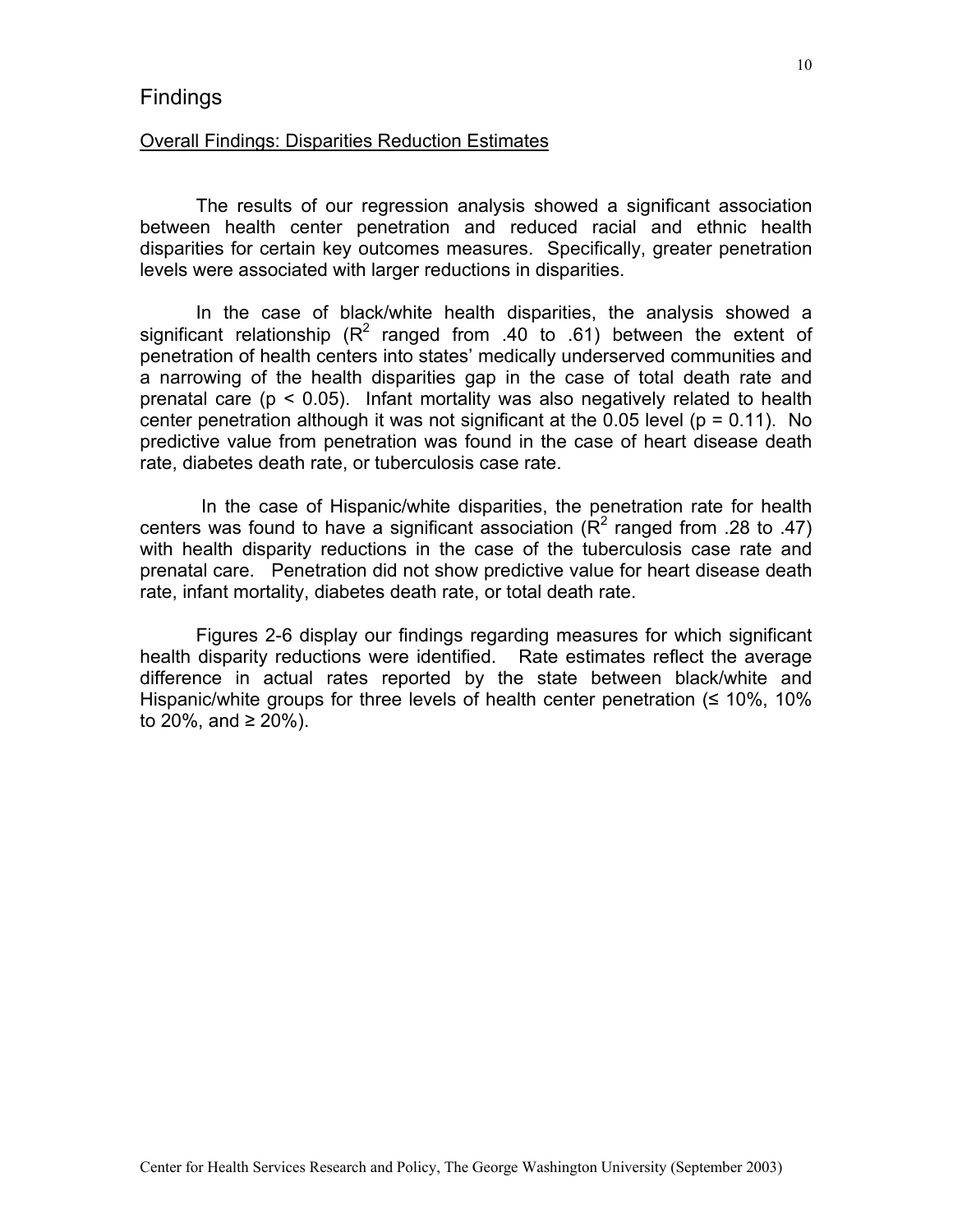#### <span id="page-10-0"></span>*Infant Mortality*

Figure 2 shows the association between the extent of the penetration of health centers into low-income communities and the disparity in black/white infant mortality rates.<sup>21</sup> The difference in infant mortality among black and white infants was narrowest in the states with the highest rate of health center penetration. There was a median of 7.0 additional black infant deaths in states with the highest rate of health center penetration compared to 8.5 additional black infant deaths per 1,000 live births in states with the lowest rate of health center penetration.



<span id="page-10-1"></span> $21$  Thirteen states (AK, DC, HI, ID, ME, MT, ND, NH, NM, SD, UT, VT, and WY) were excluded due to inadequate sample size. For example, The District of Columbia reported fewer than 20 infant deaths per 1,000 live births for the white population.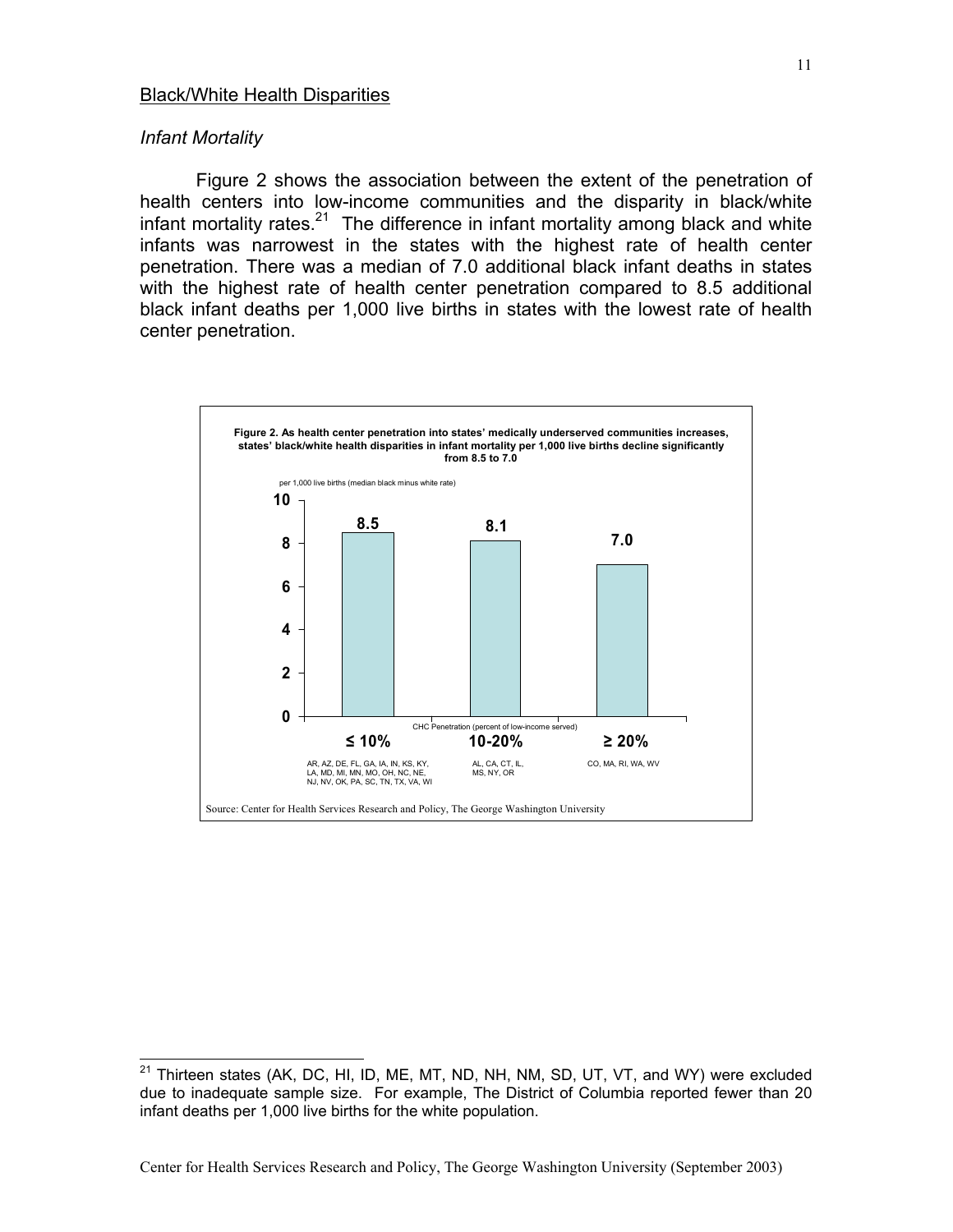#### *Prenatal Care*

Figure 3 shows that high health center penetration is associated with the lowest level of disparity in the proportion of mothers who received prenatal care early in pregnancy.<sup>22</sup> The eight states (AK, CO, DC, HI, MA, RI, WA, and WV) with the highest level of health center penetration also show the narrowest "racial gap" with respect to access to early prenatal care among black and white pregnant women. The difference between the proportions of black and white women receiving prenatal care lessened as health center penetration rate increased. States with the highest penetration level were associated with an 11.8 median difference in black/white disparities for access to early prenatal care compared with a 14.9 difference in states with the lowest penetration level.

<span id="page-11-0"></span>12



<span id="page-11-1"></span> $^{22}$  Eight states were excluded (ID, ME, MT, NH, ND, SD, VT, and WY).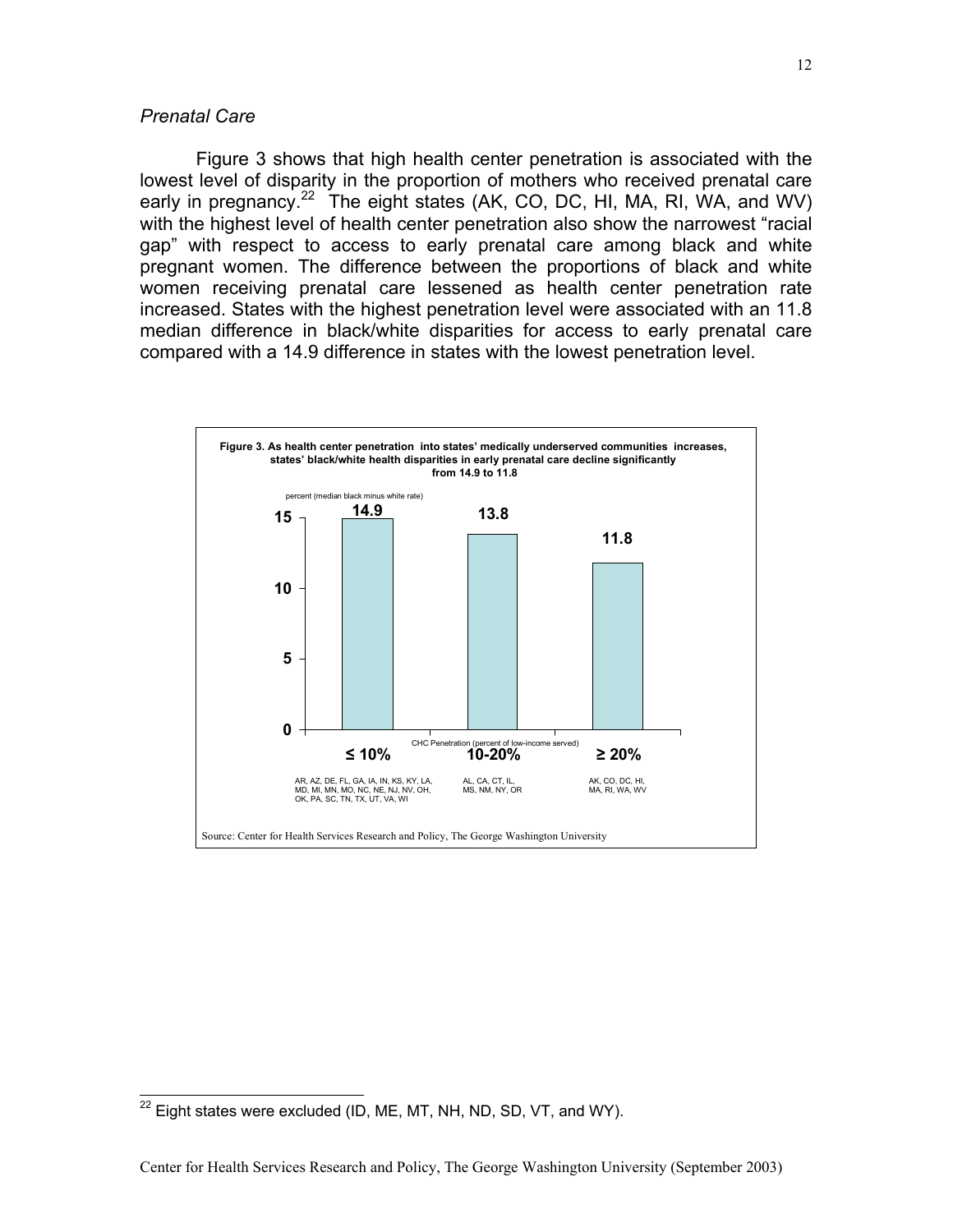#### <span id="page-12-0"></span>*Total Death Rates*

Figure 4 shows that higher levels of health center penetration into lowincome communities is associated with a narrowing of the overall black/white death rate gap. $^{23}$  In states with health center penetration rates greater than 10%, the difference in black/white death rates was substantially less than in states with the least health center penetration. States with at least 20% health center penetration were associated with a median of 166.5 additional black deaths compared with 286 additional black deaths per 100,000 in states with the lowest penetration level.



<span id="page-12-1"></span> $^{23}$  Black/white disparities in total death rate do not include 8 states (ID, ME, MT, NH, ND, SD, VT, and WY) due to inadequate sample size.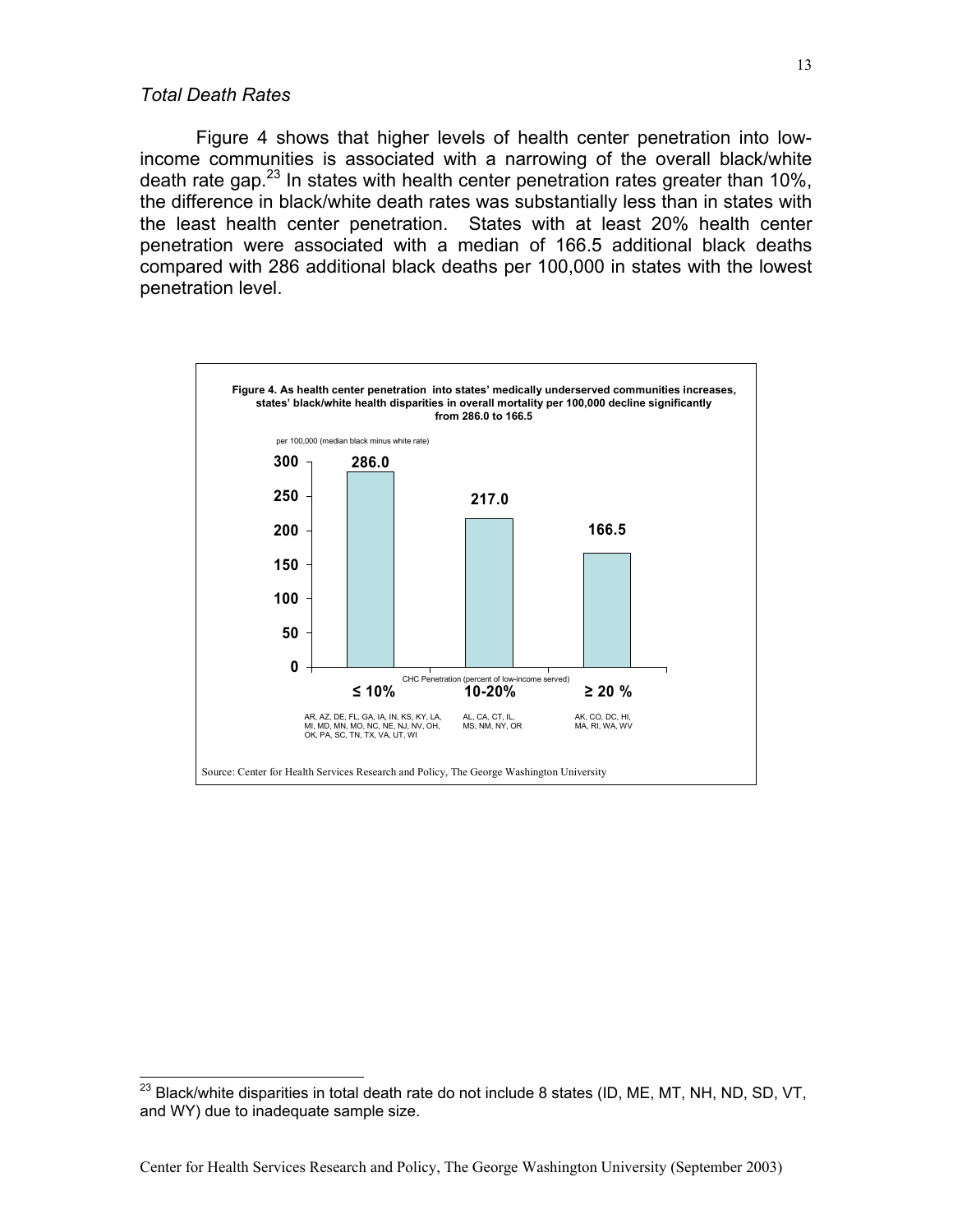<span id="page-13-0"></span>Figures 5 and 6 show that higher penetration of health centers is associated with a narrowing of Hispanic/white health disparities for both tuberculosis rates and early prenatal care.

#### *Prenatal Care*

The estimated impact of CHC penetration on Hispanic/white disparities in prenatal care is shown in Figure 5. Three states were excluded (ME, ND, and VT) due to small sample sizes of less than 10,000 Hispanics in the state.

Figure 5 suggests the greater the penetration of health centers into lowincome communities in states, the narrower the gap between the rate at which Hispanic and white women receive prenatal care early in their pregnancies. States with the highest penetration of health centers showed a 13.5 median difference in the percent of pregnant women without access to early prenatal care in Hispanic/white disparities for prenatal care compared to 17.5 percent in states with the lowest health center penetration levels.

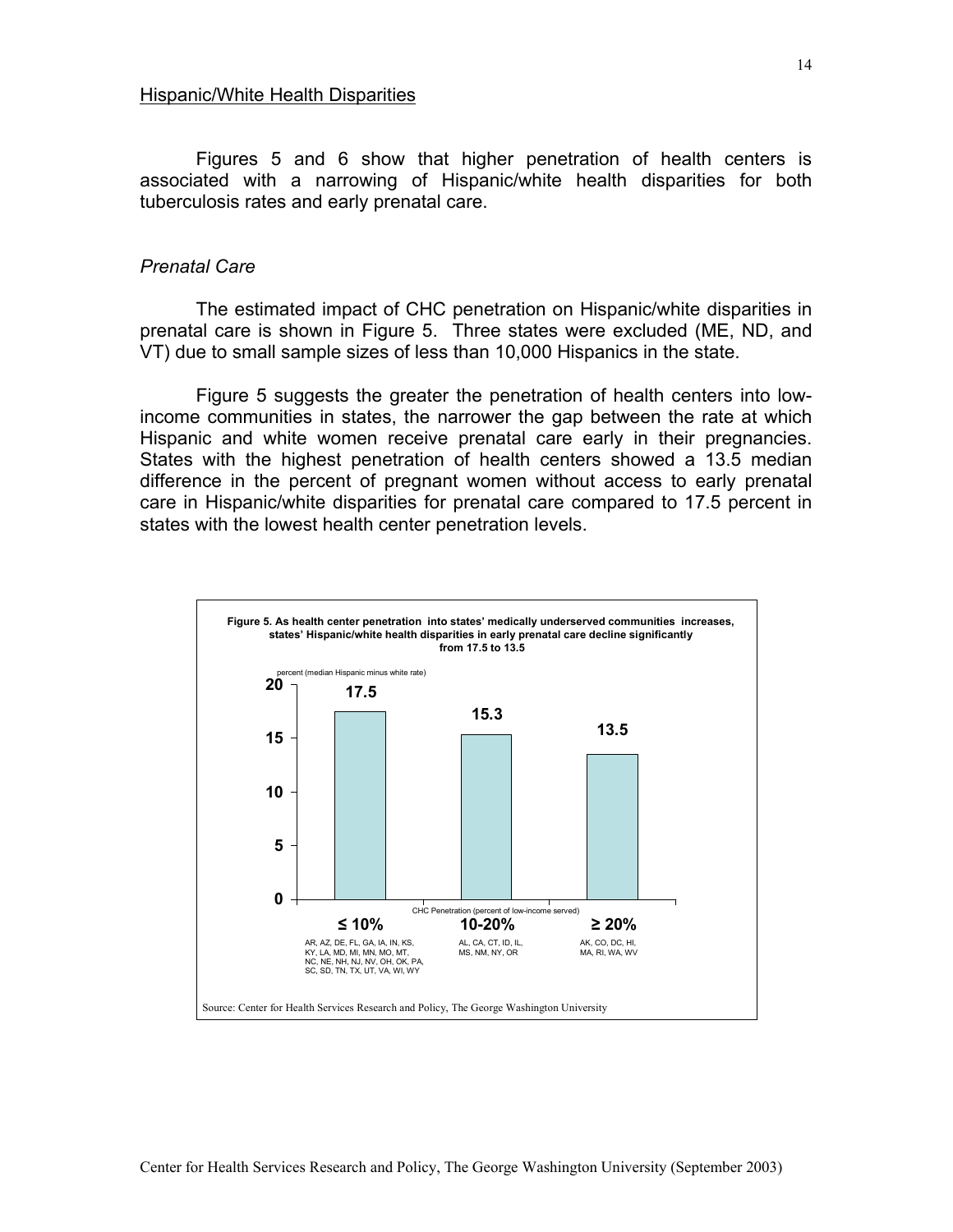#### <span id="page-14-0"></span>*Tuberculosis Rate*

Figure 6 shows the relationship between the presence of health centers in states' low-income communities and the magnitude of the disparity between Hispanic and white tuberculosis rates. As with the other measures, the greater the penetration of health centers, the narrower the differences between the rates of tuberculosis among Hispanic and white populations.<sup>24</sup> States with the highest penetration of health centers were associated with a median of 6.7 additional Hispanic tuberculosis cases compared to 8.5 additional Hispanic tuberculosis cases per 100,000 in states with the lowest penetration levels.



<span id="page-14-1"></span> $24$  Six states were excluded (HI, ME, MT, ND, SD, and VT).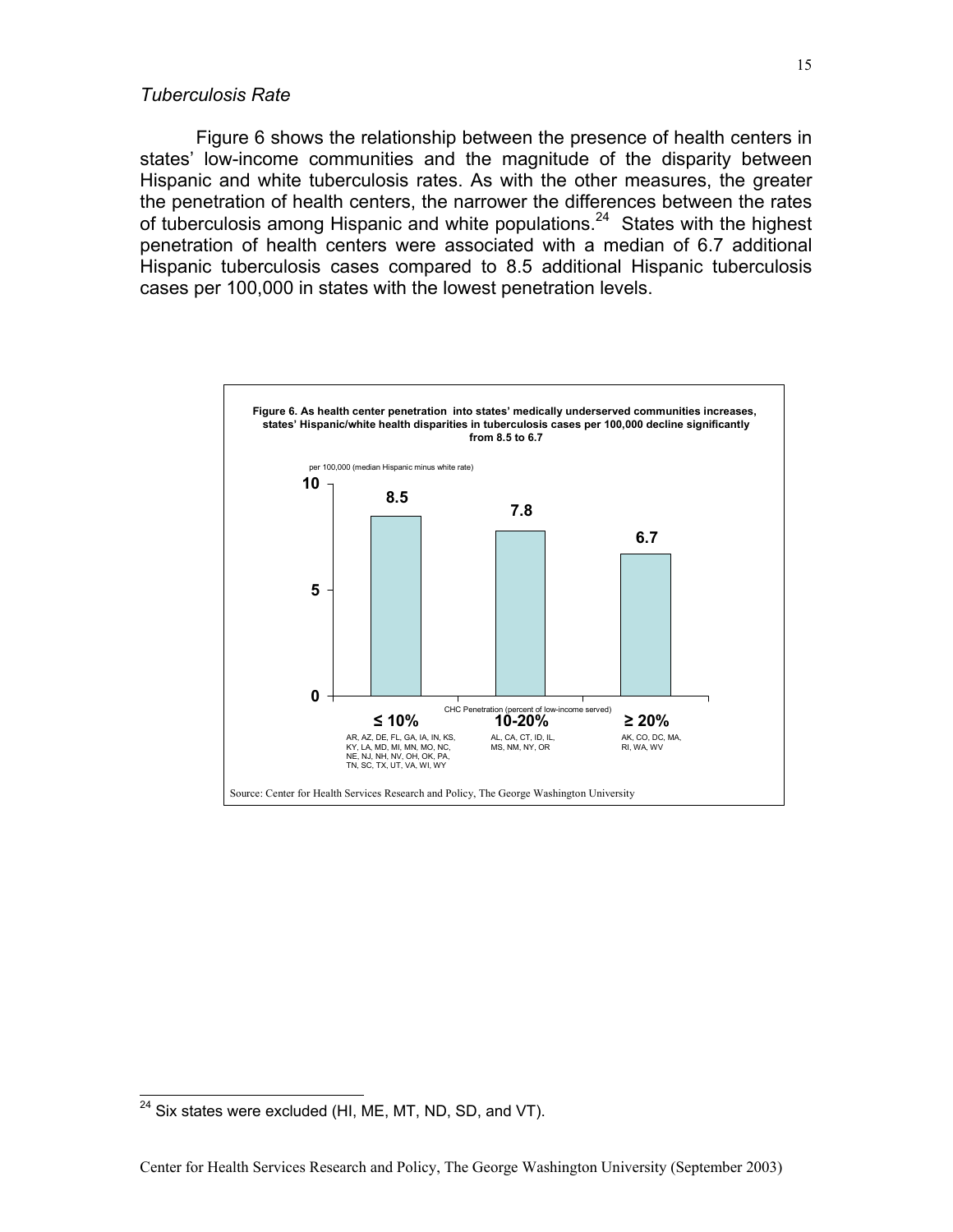<span id="page-15-0"></span>All five health centers interviewed reported extensive and explicit involvement in disparity reduction efforts. Table 1 shows the conditions most commonly reported by all respondents as well as the perceived social factors contributing to these risks and the interventions pursued.

| Major health risks                                                                                                                                                                                                                   | Contributing social factors                                                                                                                                                                                                                                                                           | Health center interventions                                                                                                                                                                                                                                                        |
|--------------------------------------------------------------------------------------------------------------------------------------------------------------------------------------------------------------------------------------|-------------------------------------------------------------------------------------------------------------------------------------------------------------------------------------------------------------------------------------------------------------------------------------------------------|------------------------------------------------------------------------------------------------------------------------------------------------------------------------------------------------------------------------------------------------------------------------------------|
| $\cdot$ Asthma<br>• Addictive disorders<br>• Diabetes<br>$\cdot$ HIV<br>• Hypertension/heart<br>• Under-immunization<br>• Lead poisoning<br>• General maternal and child<br>health<br>• Mental illness<br>• Obesity<br>• Oral health | • Poverty<br>• Lack of access to specialists<br>• Lack of transportation<br>• Barriers for immigrants<br>• Lack of health insurance<br>resulting from loss/lack of<br>employer coverage and<br>ineligibility for Medicaid<br>• Language and other barriers<br>related to access to social<br>services | • Intensive case management<br>• Patient outreach and education<br>• Telehealth services<br>• Interpreters and other efforts to<br>make services culturally competent<br>· Special disease collaboratives as<br>part of federal grant activities<br>• Other health center services |
| • Sexually transmitted diseases<br>• Tuberculosis                                                                                                                                                                                    |                                                                                                                                                                                                                                                                                                       |                                                                                                                                                                                                                                                                                    |

Table 1. Minority Health Risks and Health Center Interventions

As Table 1 suggests, many of the interventions attempted by health centers are not commonly found in normal ambulatory health care practices. Many are activities associated with health providers such as health centers, community-based clinics, clinics operated by public hospitals and health systems, and similar entities that are specifically designed to be accessible to underserved populations and to emphasize interventions that address a broad range of health risks. Health centers either provide comprehensive services on site or arrange access to a wide array of services, often offer transportation to services, and often include interpreter services.

Of particular note have been the special disease collaboratives, known as the Health Disparities Collaboratives, that are overseen by the federal Bureau of Primary Health Care and in which two-thirds of health centers will participate by the end of  $2003^{25}$  These collaboratives span diabetes, asthma, cancer, depression, cardiovascular disease, and HIV. The collaboratives are aimed at improving the skills of clinical staff and strengthening the process of care through the development of extensive patient registries that improve clinicians' ability to track the course of illness and progress from treatment as well as educate patients on self-management of their conditions. Respondents uniformly considered these registries critical to their success in treatment. Several noted significant improvements in patient health following institution of the collaboratives project at their centers.

<span id="page-15-1"></span><sup>&</sup>lt;sup>25</sup> National Association of Community Health Centers. "The Role of Health Centers in Reducing Health Disparities." *Issue Brief.* July 2003: No 76.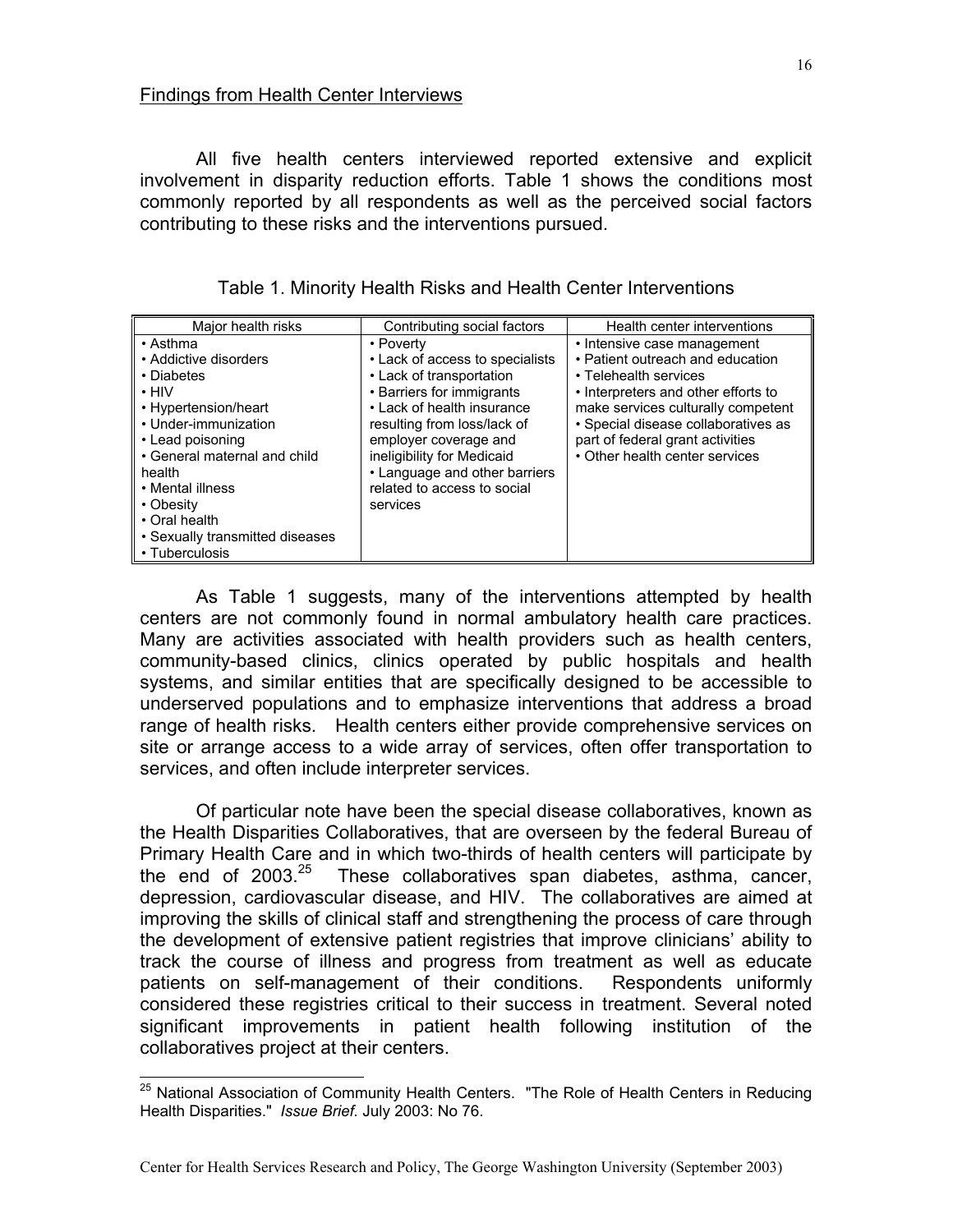Consistent with earlier studies, respondents noted the serious problems they face in securing access to specialty care for patients with advanced health conditions. Barriers were particularly noteworthy for uninsured patients. To overcome this problem, some health centers established telehealth services aimed at improving care management. One example offered by a health center in West Virginia was an interactive retinopathy screening program for patients with diabetes, in view of the high rate of blindness from diabetes in the service area.

A key observation among respondents was the importance of setting up a "safe area" where patients with certain conditions could freely discuss these conditions without fear of stigma. Respondents at one health center noted that this was particularly important in the case of depression, which patients often would mask by seeking care for other ostensible problems.

Health centers' ability to engage in the types of customization considered essential to disparities reduction clearly was perceived to be under threat. Funding support was uniformly identified as a problem. Federal grants are small in relation to need, and funds available from local foundations, while critical, tend to be short term and small. Many health centers participate in state maternal and child health programs and partner with state government in numerous ways. With a staff of more than 20 health educators, outreach workers and case managers supporting the clinical practice, one Illinois health center reported a 700-delivery-per year practice in collaboration with the state.

By far, Medicaid represents the most important source of financing for health center practices, averaging 35 percent of respondents' calendar year 2002 budgets. All respondents reported that they anticipated major reductions in services as a result of Medicaid cutbacks, with serious implications for the disparity reduction programs they had launched. One health center in Colorado noted that it was currently turning away between 50 and 100 persons per day because its facilities and staff simply could not meet the surge in demand.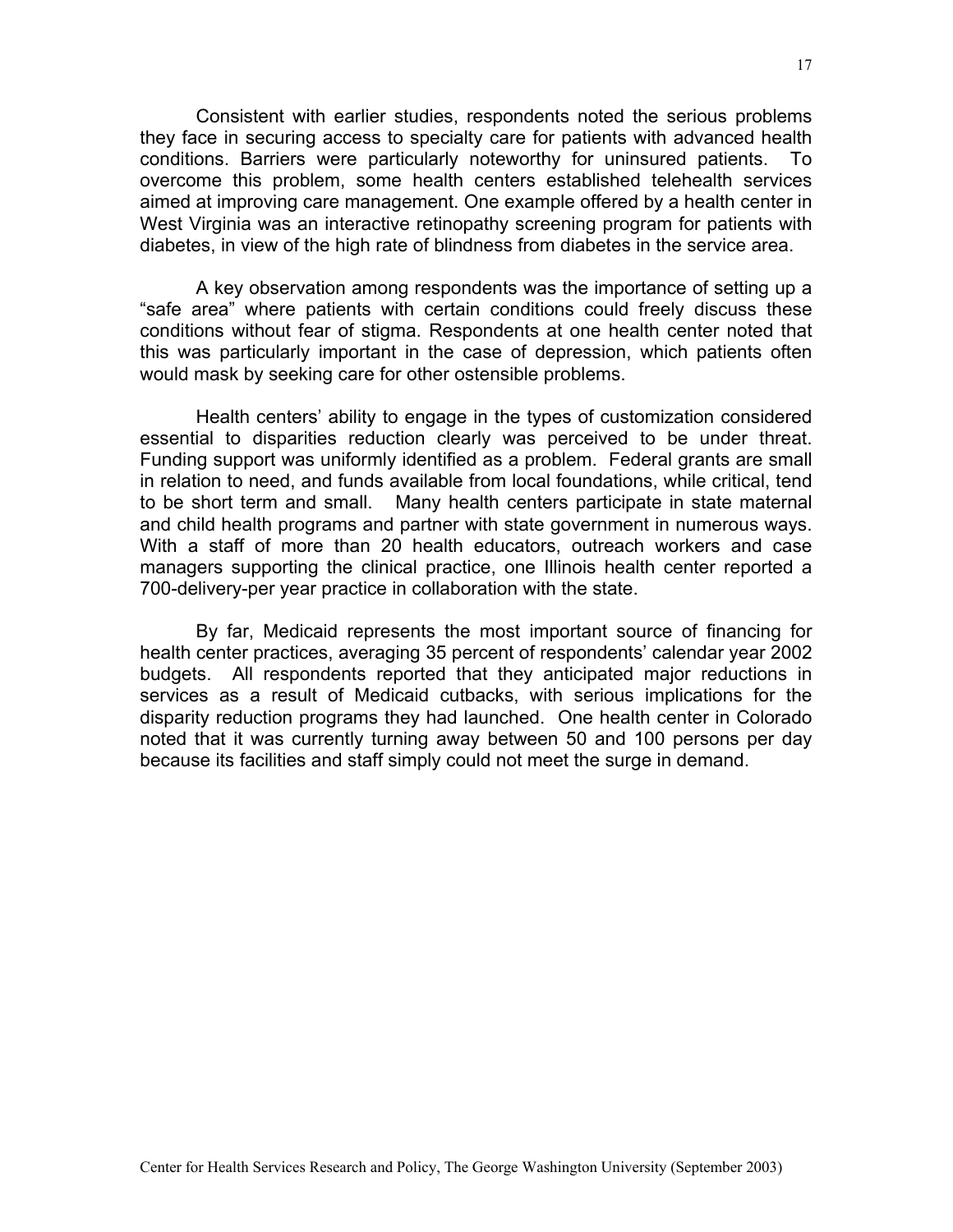## <span id="page-17-0"></span>**Conclusion**

Our findings suggest that state level reductions in key racial and ethnic health disparities are associated with a higher penetration of health centers into states' medically underserved communities, which in turn are disproportionately minority because of the link between minority status and poverty and heightened health risks. Findings are striking for infant mortality (black patients), prenatal care (both black and Hispanic patients), tuberculosis rates (Hispanic patients), and overall death rates (black patients). These findings are consistent with earlier studies showing health centers' impact on the health status of residents of individual communities. They also suggest that a program of health center expansion is a critical part of an overall strategy to reduce minority health disparities.

Our interviews with individual health centers confirm that clinics actively pursue the overall program mission of bringing affordable and clinically appropriate health care to low-income communities. Regardless of location or size, respondents cited numerous examples of health care customization, most notably the implementation of Health Disparities Collaboratives expressly aimed at reducing health disparities. Respondents also reported numerous other adaptation efforts including interpreter and transportation services, and a culturally "safe" atmosphere in which patients who fear the health system feel safe to raise and discuss highly personal health problems. The Institute of Medicine has specifically noted effective clinical/patient communication as key to improving health quality for minority Americans.<sup>[26](#page-17-1)</sup>

The lack of association between penetration and the narrowing of minority health disparities with respect to certain measures, in particular age-adjusted death rates from diabetes and heart conditions in both black and Hispanic patients, is troubling. We surmise that the answer in part may lie in the relationship between health centers, their patients with these conditions, and state Medicaid programs. Medicaid is critical to health centers in two ways. First, the presence of insurance coverage makes appropriate health care management far more feasible, particularly in the case of smaller health centers that lack the revenues to secure in-house specialists or pharmacies for their uninsured patients. Numerous studies show the link between insurance coverage and access to health care, and previous studies of health centers have documented the difficulties that arise when health centers attempt to manage uninsured patients with advanced health care needs. $27$  Because Medicaid coverage is far more prevalent among the maternal and child health population and far less available to older adults without young children, $28$  health centers may face especially serious challenges managing large uninsured adult populations with

<span id="page-17-2"></span><span id="page-17-1"></span>

<sup>&</sup>lt;sup>26</sup> Institute of Medicine, *supra*, footnote 10.<br><sup>27</sup> Gusmano MK, Fairbrother G, and Park H. "Exploring the Limits of the Safety Net: Community Health Centers and Care for the Uninsured." *Health Affairs*, November/December 2002; 21(6): 188-194.

<span id="page-17-3"></span><sup>28</sup> Schneider A and et al. *The Medicaid Resource Book*. (Kaiser Commission on Medicaid and the Uninsured: Washington, D.C., July 2002).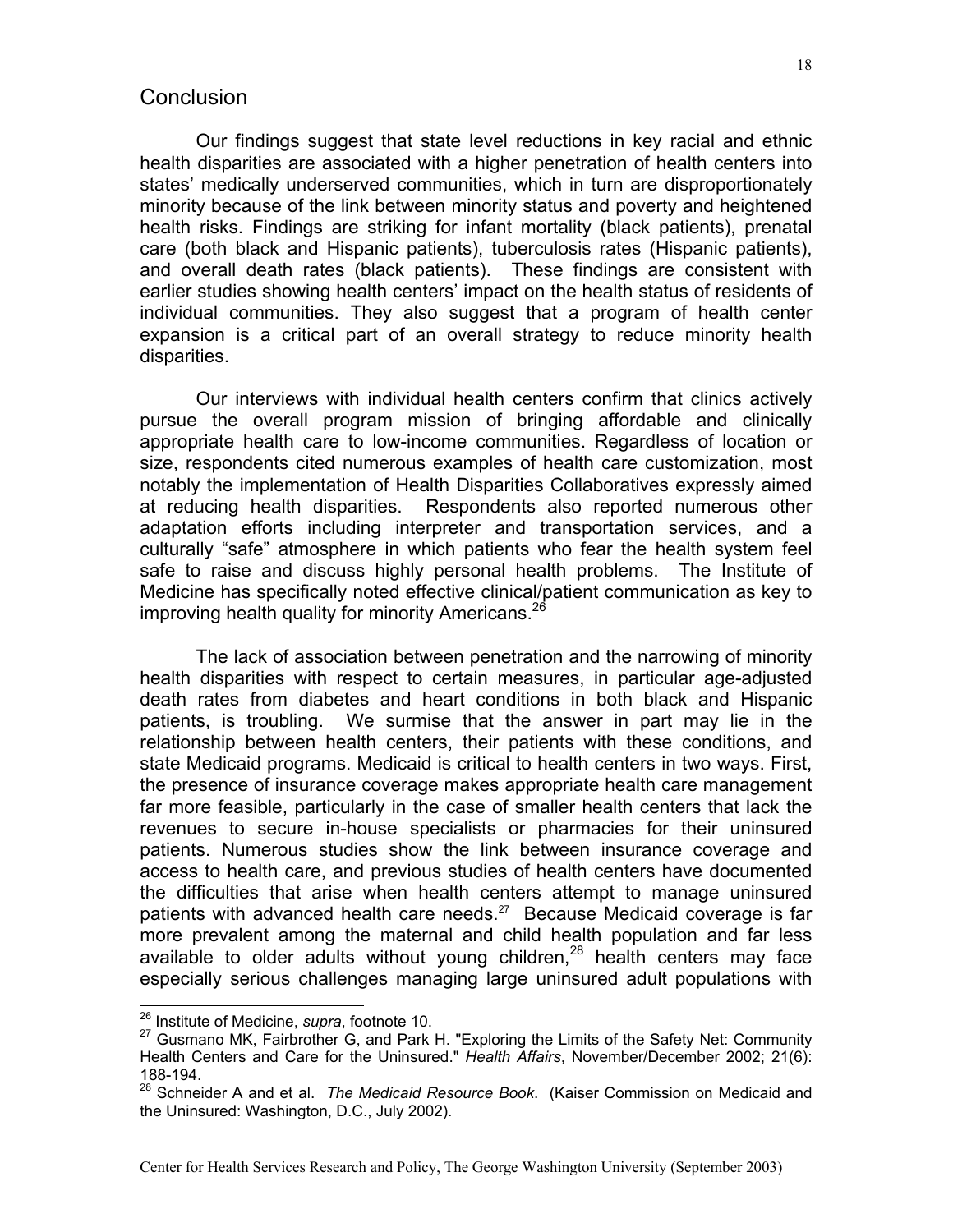diabetes, cardiovascular conditions, and other chronic illnesses requiring intensive intervention and specialty care.

A second aspect of Medicaid's importance to health centers is the program's capacity for generating revenue and thus, health center viability. Without the Medicaid program, high health center penetration into heavily minority and medically underserved communities is effectively not feasible, because the financial underwriting is not present. Data from the 2000 National Ambulatory Medical Care and Expenditure Survey show that at least 85 percent of visits in ambulatory primary care practices come from insured patients.<sup>29</sup> Less than 10 percent of all health center revenues are derived from private health insurance. Health centers derive on average only 25 percent of their operating revenues from federal grants and receive only nominal payments from their patients. In order to survive and grow, health centers rely on Medicaid. Indeed, medical assistance represents their only viable source of health insurance revenue, given the lack of access to employer-sponsored health benefits among their patients (who overwhelmingly are lower income workers and their families). In 2002, only 15 percent of health center patients had private insurance coverage.

The consequence of these financial realities is that, as important as federal grants may be to health center growth, Medicaid is crucial to their ability to achieve the level of penetration and stability necessary to generate and maintain long term health disparities reduction, because of its coverage of lower income adults and children, the range of benefits and services and the program's special "Federally Qualified Health Center" payment formula, that ensures that revenues approximate the cost of caring for Medicaid patients. Because health centers furnish many types of non-insured services (e.g., basic social work) and – even more importantly – serve an immigrant population ineligible for Medicaid under virtually any circumstances, federal grants must be invested in uninsurable activities and patients. Medicaid in turn becomes essential to centers' ability to generate revenues necessary for long-term expansion and stability.

Finally, we believe that these data and the findings from our interviews suggest that key to health centers' success is the comprehensiveness of their care and their staying power in communities. Trust, longevity, and the ability to achieve an intimate relationship with community patients may be at their most critical where minority and underserved patients are concerned. Thirty-five years ago, two researchers identified access to physicians who were "committed sponsors" of their patients as a significant factor in health outcomes, health care quality, and survival rates. $30$  Many health centers have been operating in their communities for decades and have built a trust and community presence that few social institutions achieve. Indeed, anecdotal evidence regarding health centers'

<span id="page-18-0"></span>29 Cherry DK and Woodwell DA. *"*National Ambulatory Care Survey: 2000 summary." *Advance data from vital and health statistics*; No. 328. (National Center for Health Statistics: Hyattsville,

<span id="page-18-1"></span>Maryland, 2002).<br><sup>30</sup> Duff R and Hollingshead AB. *Sickness and Society.* (Harper Rowe: New York, New York, 1968)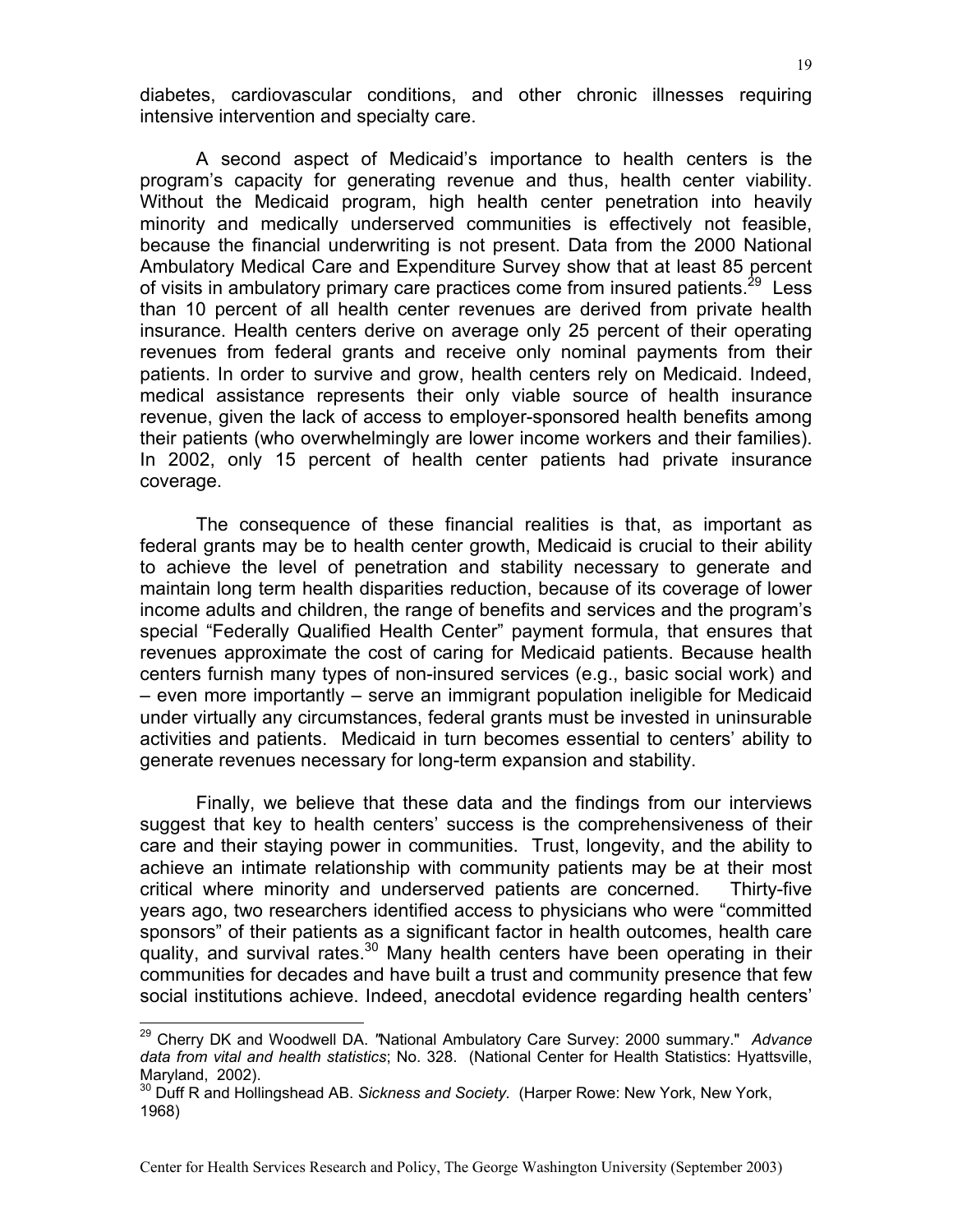<span id="page-19-0"></span>response to emerging community health needs, as major demographic shifts change the population composition of entire neighborhoods, attest to the importance of community endurance. It is this commitment to community that may position health centers to make a health care difference, as well as the comprehensiveness of the services they offer, ranging from preventive care to extensive patient support services.

Despite the success of the program, health centers exist in far fewer numbers than the need for accessible primary care among underserved populations indicates. In 2002, health centers served approximately 10.4 percent of all low-income persons nationally. Congressional appropriations increases for FY 2003 were sufficient to permit expansion into the low-income population by only an additional 3 percentage points. This shortfall between population need for health centers and their prevalence comes at a time when the number of uninsured persons is increasing, and the concentration of uninsured patients at health centers is intensifying.<sup>31</sup>

Although the goal of reducing health disparities is national, in the end it is the underserved communities themselves -- and the states in which these communities are located -- that shoulder much of the practical burden of achieving the types of health systems changes (such as better insurance coverage and greater health care access) that have been associated with a reduction in minority health disparities. $32$  In this regard, health centers are a principal strategy for anchoring accessible, high quality primary health care in pervasively poor and uninsured communities that, without such an investment, could not hope to independently attract and support sufficient private medical care practices. This study suggests that a national policy that aims for increased health center penetration, coupled with adequate operational support via strengthened insurance coverage of lower income persons, can be expected to make a significant difference in minority health status at the local community level.

#### A Note on Study Limitations

There are several limitations to this study. First, the study is limited by the extent to which data on health status are available on a state-by-state basis, and the degree to which the racial/ethnic incidence for any particular state is sufficiently sizable to yield reliable estimates. Because of the lack of data, the state-by-state impact of health centers on certain population groups at significant health risk for certain conditions, such as American Indians, could not be calculated.

Second, this study measures the impact of health centers. A logical question would be whether an increase in the penetration of other categories of

<span id="page-19-2"></span><span id="page-19-1"></span>

<sup>&</sup>lt;sup>31</sup> Rosenbaum and Shin, *supra,* footnote 1.<br><sup>32</sup> Davis AC and Hager CL. "Eliminating Racial and Ethnic Health Disparities: Opportunities and Challenges for the Commonwealth." *Massachusetts Health Policy Forum Issue Brief.* 2001: No. 11.